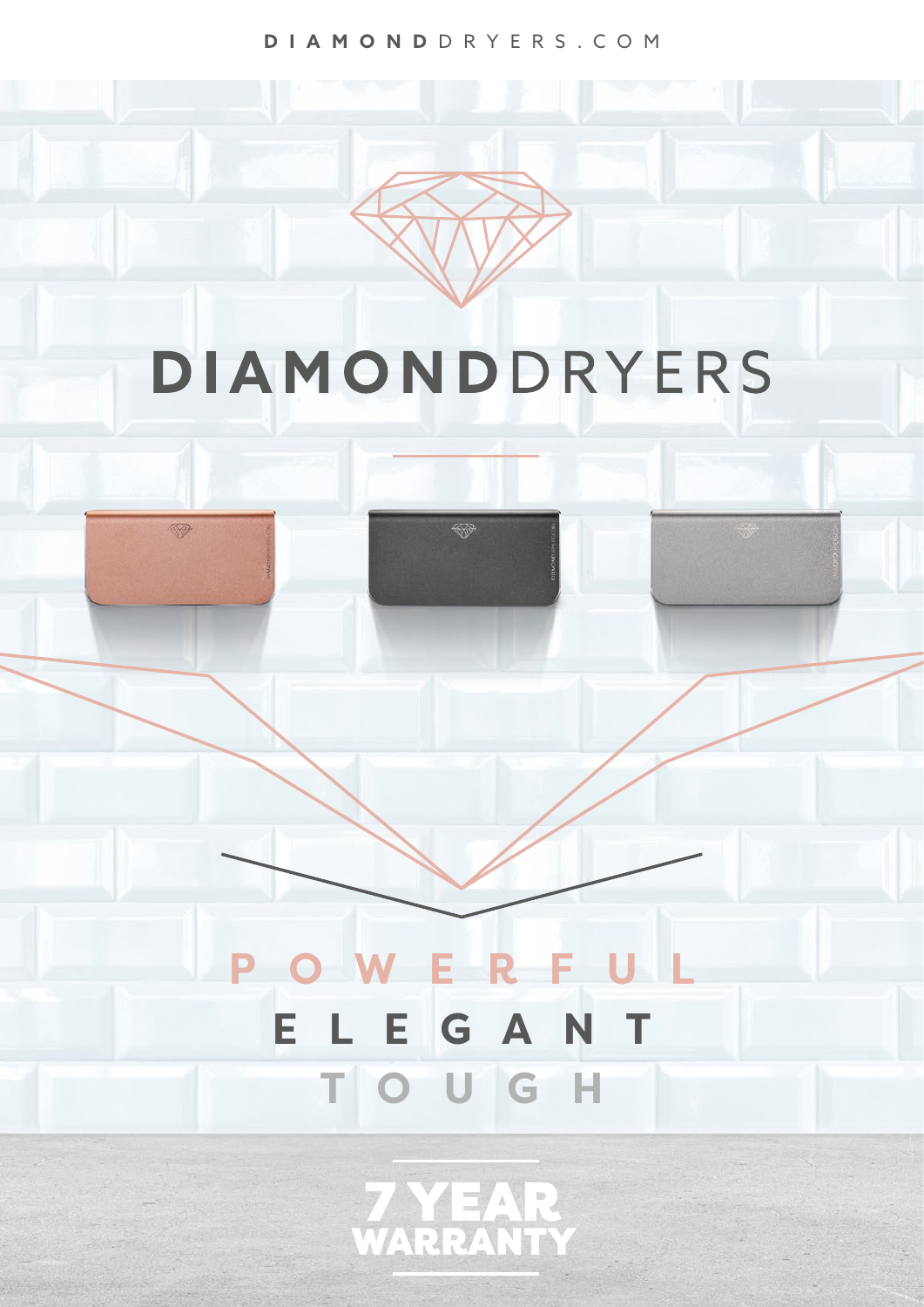### **PERFORMANCE**



## $\sqrt{}$ POWERFUL

Low energy - high speed

Fast drying time with a Carbon free, digital brushless motor Energy efficient with powerful performance

High intensity single port nozzle



Stunning design with a high quality Aluminium case, beautiful colours and a diamond cut edge

Blue LED to guide users intuitively to the optimum drying zone

Perfect for washrooms with limited space





## TOUGH

Longest service time with a 7 year warranty Strong for public areas and high use Minimal maintenance

**EMAIL US** julian.berrill@fw3group.com peter.jackson@fw3group.com

**CALL US** 07590 046190 07957 472397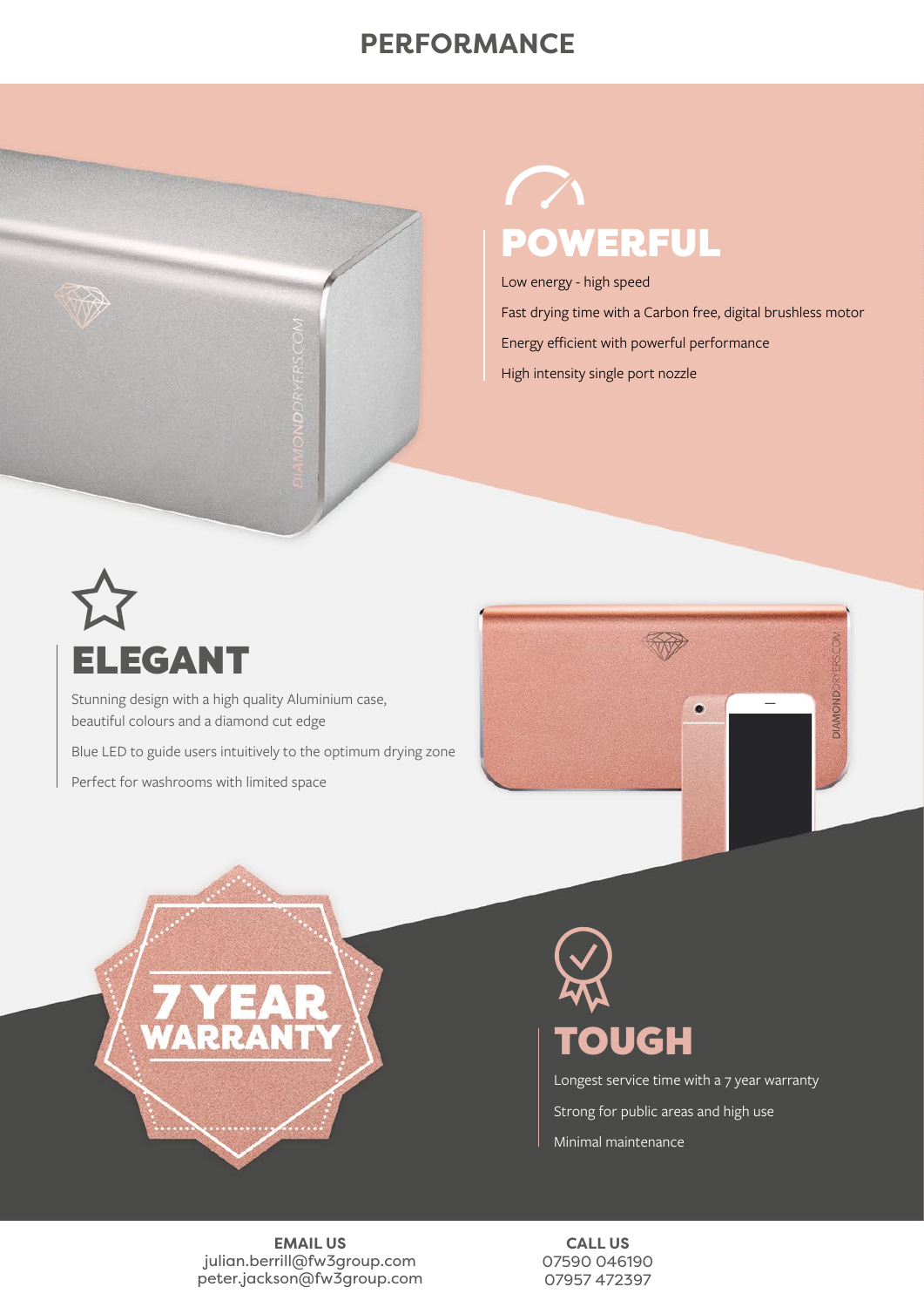#### **COLOUR OPTIONS**